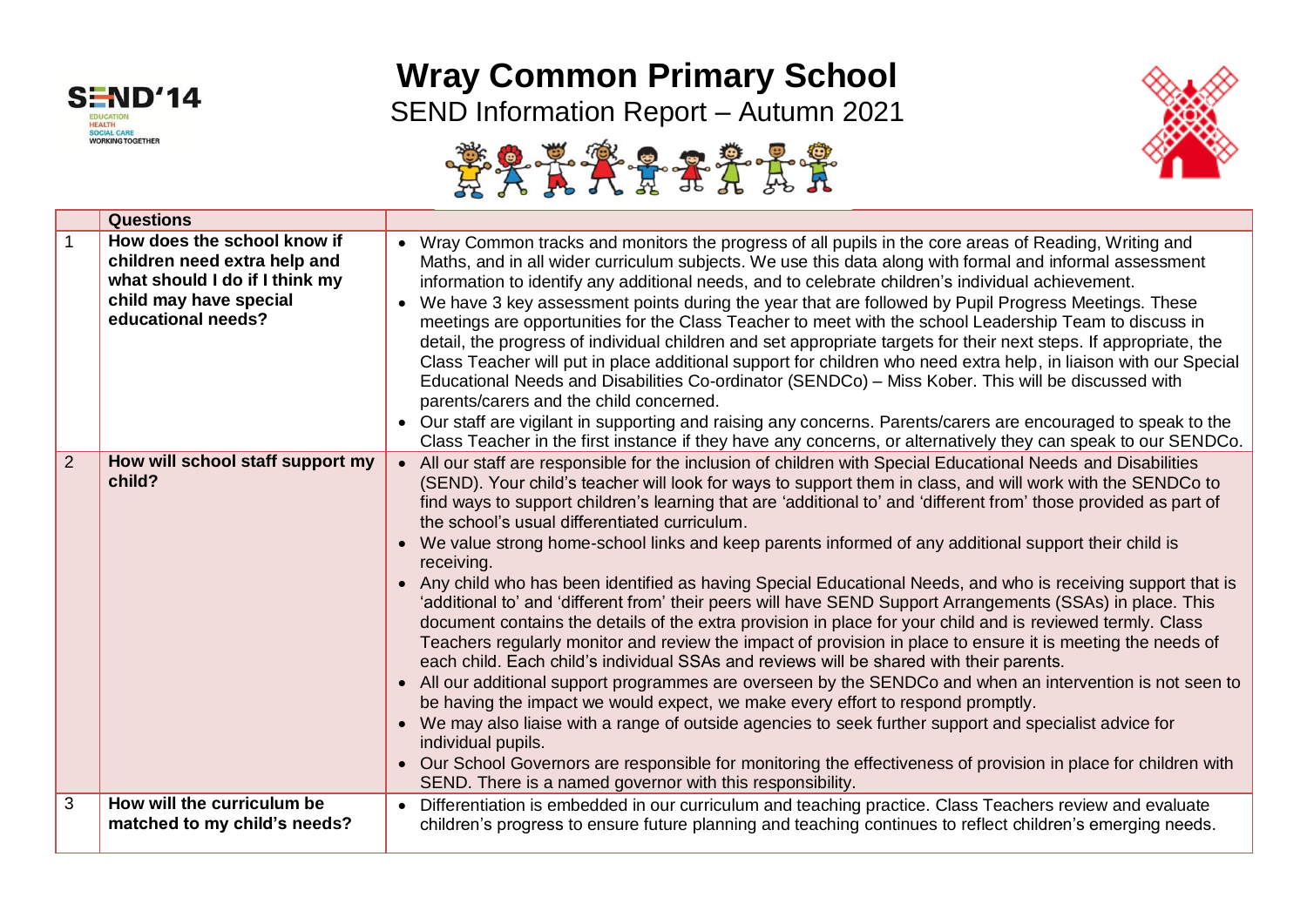|                |                                                                                                                      | • At Wray Common Primary School we ensure that all Class Teachers and Teaching Assistants are aware of<br>children's individual needs, and are supported to adapt provision to ensure that all children are enabled to<br>make progress from their individual starting points.<br>We ensure that teachers from the same year group have their Planning, Preparation and Assessment time<br>together. This, along with our Pupil Progress meetings, helps us to monitor progress and reflect on the next<br>steps for individual children.<br>All teachers are clear on the expectations of Wave 1 provision (Quality Teaching) and are regularly<br>supported by the Leadership Team, outside agencies and Subject Leaders, through training, monitoring,<br>feedback and recommendations.<br>All children have personalised targets in Writing and, where appropriate, in Maths. Formative assessment is<br>used to enable teachers to craft the provision in their classroom to reflect children's individual needs and<br>progress.                                                                                                                                                                                                                                                                                                                                                                                                                                                                                                                                                                                                                                                                       |
|----------------|----------------------------------------------------------------------------------------------------------------------|--------------------------------------------------------------------------------------------------------------------------------------------------------------------------------------------------------------------------------------------------------------------------------------------------------------------------------------------------------------------------------------------------------------------------------------------------------------------------------------------------------------------------------------------------------------------------------------------------------------------------------------------------------------------------------------------------------------------------------------------------------------------------------------------------------------------------------------------------------------------------------------------------------------------------------------------------------------------------------------------------------------------------------------------------------------------------------------------------------------------------------------------------------------------------------------------------------------------------------------------------------------------------------------------------------------------------------------------------------------------------------------------------------------------------------------------------------------------------------------------------------------------------------------------------------------------------------------------------------------------------------------------------------------------------------------------------------------|
| $\overline{4}$ | How will both you and I know<br>how my child is doing and how<br>will you help me to support my<br>child's learning? | • Children are given clear feedback on their learning and they respond to their teacher's comments through<br>our marking system of 'think pink' and 'go green'.<br>• We have two formal opportunities, Parent Meetings, where parents/carers can meet with staff to discuss their<br>child's progress. At such at meetings, teachers will also share what can be done by families at home to<br>support their child's learning at school. These meetings are reinforced by updates on the curriculum which<br>are shared though our newsletters and website. Parents also receive a mid-year and end of year written<br>report from Class Teachers, which highlight children's progress and next steps.<br>• We host a number of more informal information opportunities for parents/carers to learn more about how<br>their children are taught at school and how they can support at home. These include, but are not limited to,<br>year group coffee mornings, 'Learn with Your Child' sessions, 'Stay and Read', sessions, and curriculum<br>evenings.<br>Parents are always welcome to speak to Class Teachers as the need arises, either by calling in at the end of<br>the day to speak to them directly, or by phoning the school office to make an appointment.<br>Parents are also welcome to speak to the SENDCo by phoning the school office to make an appointment.<br>The SENDCo will invite parents to be part of meetings with outside agencies where appropriate, and will<br>promptly share recommendations given for their child. This will help to ensure parents' understanding of the<br>support in place for their child at school, and enable them to support their child at home. |
| 5              | What support will there be for<br>my child's overall well-being?                                                     | At Wray Common all staff work to provide a high level of pastoral support. We aim to help all of our children<br>to develop holistically, nurturing a secure sense of self and respect for self and others. This is achieved<br>through our PSHE curriculum and our strong Values programme.<br>We want children to feel safe in school. Each class has a Worry Box and children are reminded regularly of<br>who they can talk to in school if they are worried or upset about anything.<br>Pupil voice is central to our school ethos and this is encouraged in a variety of ways, but particularly through<br>$\bullet$<br>our House System and School Council.<br>We have a trained Pastoral Team led by our SENDCo which includes a Team Around the Child Champion<br>(TACC) who is also trained as an Emotional Literacy Support Assistant, an SEN Teacher with a Level 5<br>British Dyslexia Association qualification, and Teaching Assistants that work in small groups and on a 1:1<br>basis with children.                                                                                                                                                                                                                                                                                                                                                                                                                                                                                                                                                                                                                                                                                        |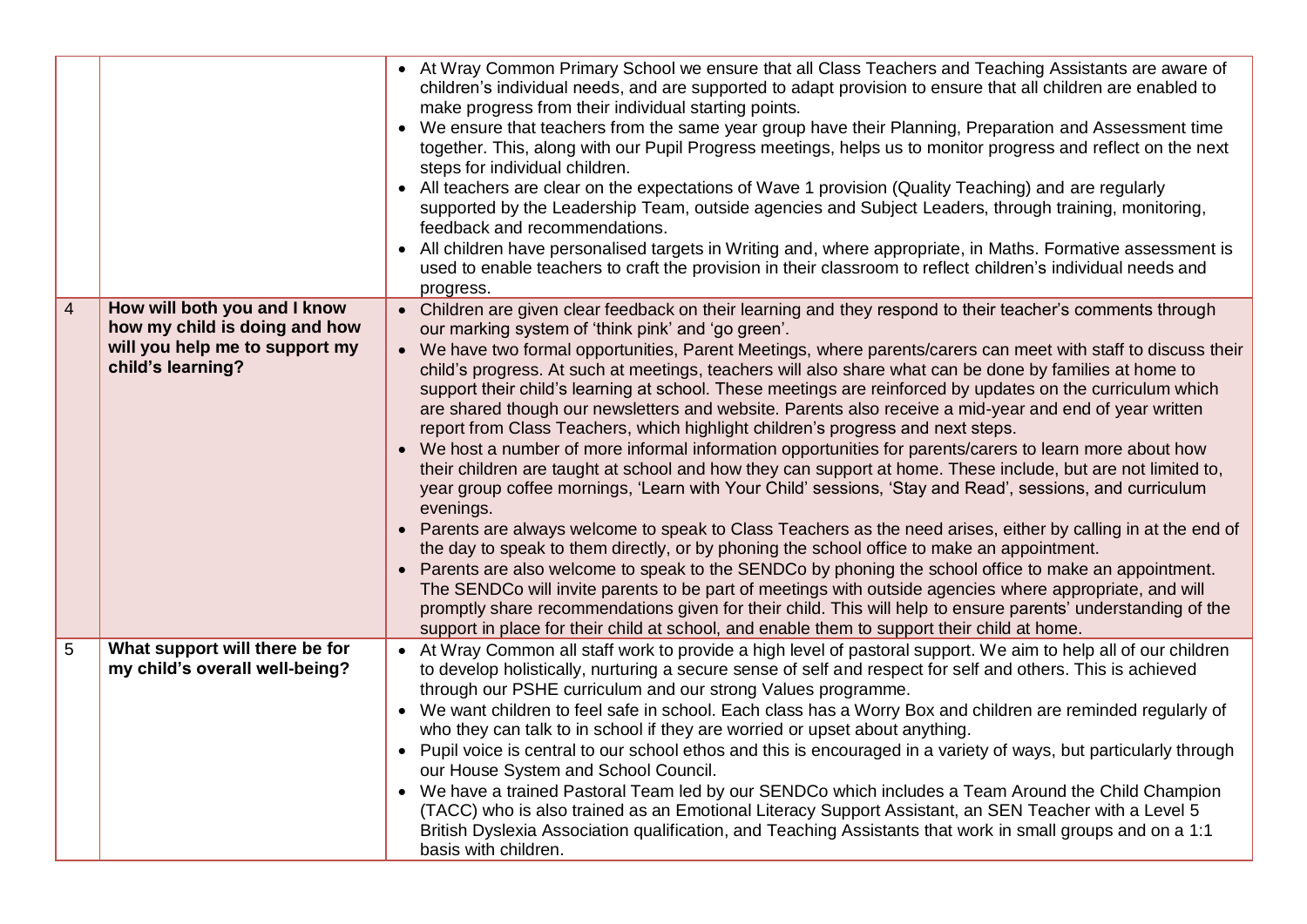|                |                                                               | Support is provided on the playground for children through our Team Around the Child Champion (TACC)<br>and designated Worry Buster, both of whom work with children to support them to engage in positive play<br>experiences.<br>• We have a medical policy in place regarding the administration and management of medication on the school<br>site, and all appropriate activities are carefully risk assessed. Relevant staff are trained to support medical<br>needs.<br>Our Behaviour Policy, which includes guidance on expectations, rewards and sanctions, is fully understood<br>and followed by all staff. This includes details on restorative approaches which staff use to support children in<br>conflict resolution. Our Year 6 Playground Mentors are trained Peer Mediators and help to support conflict<br>resolution on the playground, as well as helping children to engage in positive play.<br>We use 'The Zones of Regulation' as a whole-school approach, which sets out to support children with<br>gaining the necessary skills in order to regulate and manage their actions and emotions; we promote a<br>curriculum which fosters self-regulation and emotional control.<br>We regularly monitor attendance and take the necessary actions to prevent prolonged unauthorised<br>absence.<br>We are also able to invite colleagues from our 'outside agencies' to talk with a whole class (or whole school<br>on occasion) about what it means to have a specific difficulty or disability, or to face a particular challenge.<br>• As part of whole class provision, Class Teachers plan for opportunities to support children's overall wellbeing<br>through activities such as mindfulness and learning breaks, and focus on developing children's resilience and<br>self-esteem as part of their everyday learning dialogue. |
|----------------|---------------------------------------------------------------|-----------------------------------------------------------------------------------------------------------------------------------------------------------------------------------------------------------------------------------------------------------------------------------------------------------------------------------------------------------------------------------------------------------------------------------------------------------------------------------------------------------------------------------------------------------------------------------------------------------------------------------------------------------------------------------------------------------------------------------------------------------------------------------------------------------------------------------------------------------------------------------------------------------------------------------------------------------------------------------------------------------------------------------------------------------------------------------------------------------------------------------------------------------------------------------------------------------------------------------------------------------------------------------------------------------------------------------------------------------------------------------------------------------------------------------------------------------------------------------------------------------------------------------------------------------------------------------------------------------------------------------------------------------------------------------------------------------------------------------------------------------------------------------------------------------------------------------------------------------------|
| 6              | What specialist services and<br>expertise are available at or | • Staff receive regular training as identified in our School Improvement Plan.<br>We have staff trained in a range of intervention programmes, including Precision Teaching.<br>$\bullet$                                                                                                                                                                                                                                                                                                                                                                                                                                                                                                                                                                                                                                                                                                                                                                                                                                                                                                                                                                                                                                                                                                                                                                                                                                                                                                                                                                                                                                                                                                                                                                                                                                                                       |
|                | accessed by the school?                                       | We have a number of established relationships with professionals in health, education and social care, and<br>we meet with them regularly to plan for training and support in school. All of our external partners hold valid,<br>up to date DBS checks.                                                                                                                                                                                                                                                                                                                                                                                                                                                                                                                                                                                                                                                                                                                                                                                                                                                                                                                                                                                                                                                                                                                                                                                                                                                                                                                                                                                                                                                                                                                                                                                                        |
|                |                                                               | • All staff receive regular in-house training, and they also benefit from attending relevant external courses such<br>as Positive Touch training.                                                                                                                                                                                                                                                                                                                                                                                                                                                                                                                                                                                                                                                                                                                                                                                                                                                                                                                                                                                                                                                                                                                                                                                                                                                                                                                                                                                                                                                                                                                                                                                                                                                                                                               |
|                |                                                               | • Our Team Around the Child Champion (TACC) works closely with families to provide a strong link between<br>home and school.                                                                                                                                                                                                                                                                                                                                                                                                                                                                                                                                                                                                                                                                                                                                                                                                                                                                                                                                                                                                                                                                                                                                                                                                                                                                                                                                                                                                                                                                                                                                                                                                                                                                                                                                    |
| $\overline{7}$ | What training have the staff<br>supporting children with SEND | • Our SENDCo is a qualified and experienced teacher who is part of the Senior Leadership Team and has<br>completed the National SENDCo Award.                                                                                                                                                                                                                                                                                                                                                                                                                                                                                                                                                                                                                                                                                                                                                                                                                                                                                                                                                                                                                                                                                                                                                                                                                                                                                                                                                                                                                                                                                                                                                                                                                                                                                                                   |
|                | had, or are having?                                           | Our SENDCo plans and delivers training for staff to update and support them in crafting provision for children<br>with SEND.                                                                                                                                                                                                                                                                                                                                                                                                                                                                                                                                                                                                                                                                                                                                                                                                                                                                                                                                                                                                                                                                                                                                                                                                                                                                                                                                                                                                                                                                                                                                                                                                                                                                                                                                    |
|                |                                                               | Class Teachers and Teaching Assistants meet regularly to discuss planning, and review the support in place<br>for individual children.                                                                                                                                                                                                                                                                                                                                                                                                                                                                                                                                                                                                                                                                                                                                                                                                                                                                                                                                                                                                                                                                                                                                                                                                                                                                                                                                                                                                                                                                                                                                                                                                                                                                                                                          |
|                |                                                               | • We continually invest in our staff expertise: to improve Quality Teaching for all children (Wave 1), to develop<br>enhanced skills and knowledge in the delivery of short term, small group (Wave 2) and 1:1 (Wave 3)<br>interventions.                                                                                                                                                                                                                                                                                                                                                                                                                                                                                                                                                                                                                                                                                                                                                                                                                                                                                                                                                                                                                                                                                                                                                                                                                                                                                                                                                                                                                                                                                                                                                                                                                       |
|                |                                                               | Recent staff training has enabled staff to develop their understanding of inclusive approaches within Quality<br>Teaching, managing challenging behaviour and supporting children with literacy difficulties.                                                                                                                                                                                                                                                                                                                                                                                                                                                                                                                                                                                                                                                                                                                                                                                                                                                                                                                                                                                                                                                                                                                                                                                                                                                                                                                                                                                                                                                                                                                                                                                                                                                   |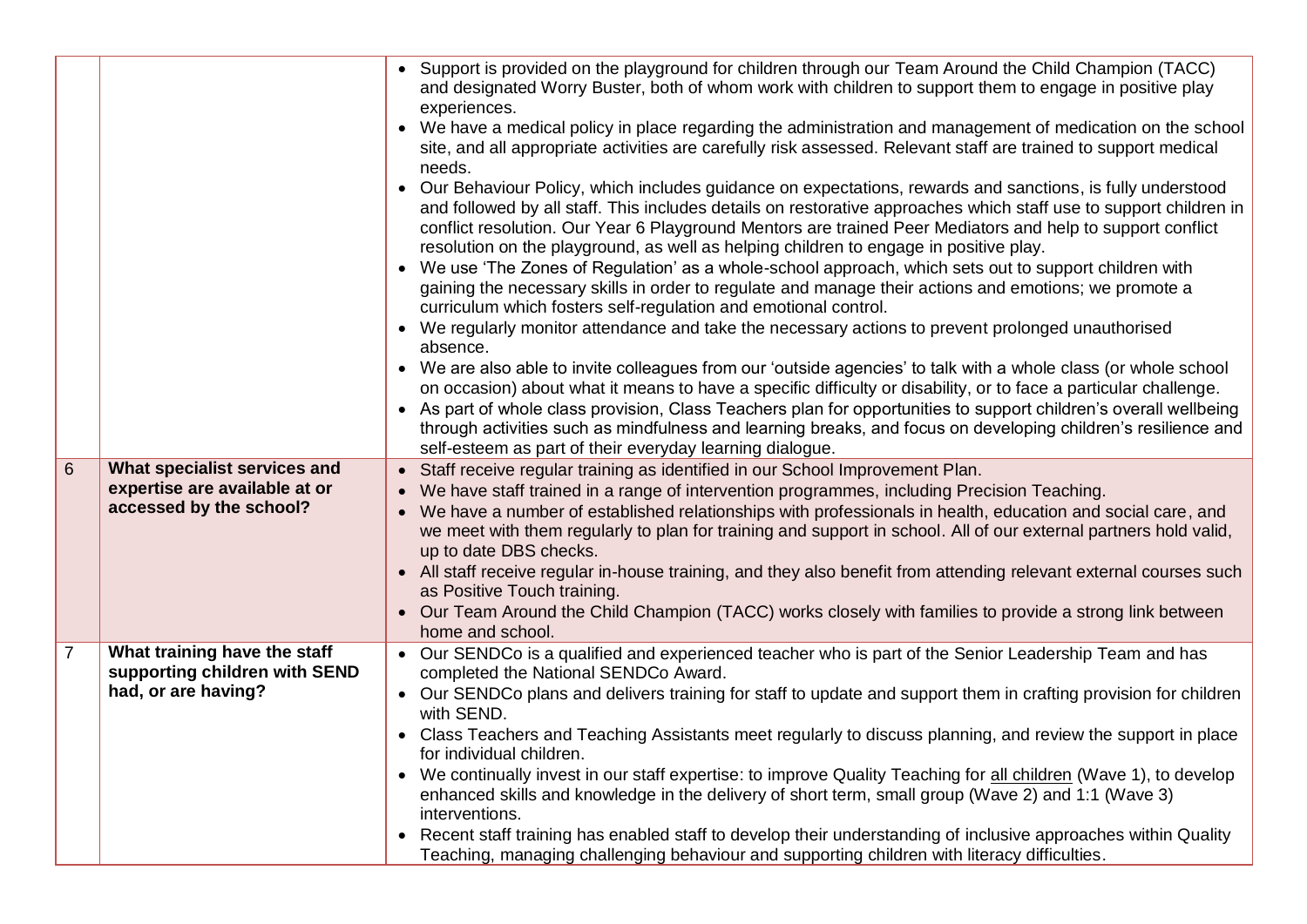| 8  | How will my child person be<br>included in activities outside the<br>classroom including school<br>trips?                                           | We believe that all children have the right to learn together and should not be devalued or discriminated<br>against by being excluded as a result of any disability or learning/behaviour difficulty. Our Inclusion Policy<br>promotes the inclusion of all learners in all aspects of the curriculum, including activities outside the<br>classroom.<br>Wherever possible, we support children in a way that allows them to share the same learning experiences as<br>their peers. However, there are times when we ask children to work in small groups or in a one-to-one<br>situation (e.g. to boost an individual's reading skills) away from the classroom in order to maximise their<br>learning in a quieter environment.<br>Where there are concerns for safety and access, risk assessments are put in place. Where applicable,<br>parents are consulted and involved in planning.                                                                                                                                                                                                                                                                                                                                                                                                                                                                                                                                                                                                                                                                                                                                                                                                                                                                                                       |
|----|-----------------------------------------------------------------------------------------------------------------------------------------------------|-----------------------------------------------------------------------------------------------------------------------------------------------------------------------------------------------------------------------------------------------------------------------------------------------------------------------------------------------------------------------------------------------------------------------------------------------------------------------------------------------------------------------------------------------------------------------------------------------------------------------------------------------------------------------------------------------------------------------------------------------------------------------------------------------------------------------------------------------------------------------------------------------------------------------------------------------------------------------------------------------------------------------------------------------------------------------------------------------------------------------------------------------------------------------------------------------------------------------------------------------------------------------------------------------------------------------------------------------------------------------------------------------------------------------------------------------------------------------------------------------------------------------------------------------------------------------------------------------------------------------------------------------------------------------------------------------------------------------------------------------------------------------------------------------------|
| 9  | How accessible is the school<br>environment?                                                                                                        | We have a full Accessibility Plan in place and the majority of our school environment is accessible.<br>We are vigilant about making reasonable adjustments, and regular Governor led Health and Safety<br>Inspections ensure that these are put in place. Reasonable adjustments are based on the individual needs of<br>the child, and where appropriate we will seek advice and recommendations from outside agencies.<br>We have one disabled toilet which is located in our library.<br>• We try to ensure that translators and signers are brought in to support parents in attending meetings and<br>school events where necessary.<br>• At Wray Common, we value and respect diversity and make every effort to meet the needs of all learners.                                                                                                                                                                                                                                                                                                                                                                                                                                                                                                                                                                                                                                                                                                                                                                                                                                                                                                                                                                                                                                             |
| 10 | How will the school prepare and<br>support my child to join the<br>school, transfer to a new school,<br>or the next stage of education<br>and life? | We have adopted a Learning to Learn culture and our school motto is 'Inspiring Lifelong Learning'.<br>Through our Values programme we aim to develop key skills in children so that they will be successful<br>learners whatever their learning journey.<br>• We have developed strong relationships with our feeder settings, as well as other settings that our children<br>move onto.<br>Prior to starting with us, we make visits wherever possible to see the child in their pre-school setting. We<br>offer home visits to parents immediately prior to the children starting school, so that some individual time can<br>be spent with staff, the child and their parents/carers. When appropriate, the SENDCo and TACC will also<br>attend these visits. Where children have already been identified with a particular need, we liaise carefully<br>with the nursery setting to share successful strategies.<br>Year 6 teachers and our SENDCo meet with key staff from secondary schools to pass on information that will<br>support a smooth transition to secondary school. We encourage children to take part in any specific transition<br>programmes that are on offer from local secondary schools.<br>We invite the SENDCo from any receiving school to attend review meetings, prior to a child's transition.<br>When a child joins us at another time than one of these points, care is taken to contact previous schools for<br>relevant information. Similarly, when a child moves away from school, records are sent promptly and<br>receiving staff are liaised with as appropriate.<br>We liaise closely with parents to plan for the transition of children with SEND, to ensure children have access<br>to a setting which will be able to meet their needs appropriately. |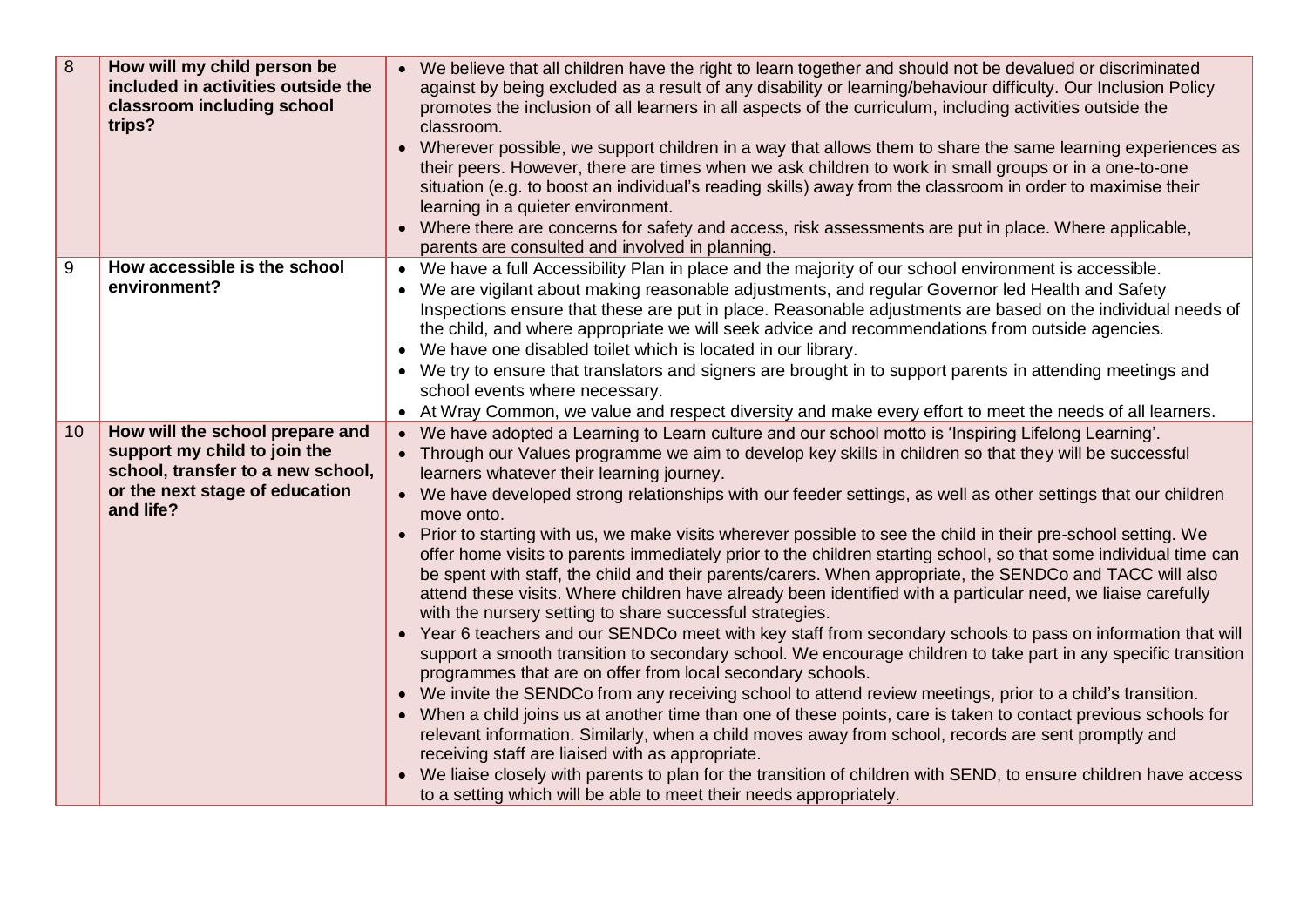| 11 | How are the school's resources<br>allocated and matched to           | • Our finances are monitored regularly and we utilise resources to support the strategic aims of our setting as<br>well as individual learner needs.                                                                                                                                                                                       |
|----|----------------------------------------------------------------------|--------------------------------------------------------------------------------------------------------------------------------------------------------------------------------------------------------------------------------------------------------------------------------------------------------------------------------------------|
|    | children's special educational<br>needs?                             | Each class has a Class Teacher and a Teaching Assistant, who supports teaching and learning in the<br>mornings.                                                                                                                                                                                                                            |
|    |                                                                      | We have a number of TAs who are trained in specific interventions to meet the needs of children with SEND.                                                                                                                                                                                                                                 |
|    |                                                                      | We monitor and evaluate our interventions to ensure value for money.                                                                                                                                                                                                                                                                       |
|    |                                                                      | We have several TAs who work with the Class Teacher and SENDCo to meet the needs of specific individual<br>children. This may be through individual and small group work, as well as supporting within class.                                                                                                                              |
| 12 | How is the decision made about                                       | • Quality Teaching (Wave 1) is clearly defined at Wray Common with high quality inclusive teaching expected                                                                                                                                                                                                                                |
|    | what type and how much                                               | in all classrooms. Differentiation is used to support the needs of all children.                                                                                                                                                                                                                                                           |
|    | support my child will receive?                                       | • We monitor the level of progress and attainment children make against national and age-expected levels, at<br>3 summative assessment points throughout the year. This enables us to identify and plan additional support<br>for children who are not making expected progress.                                                           |
|    |                                                                      | • When children have SEND Support Arrangements, progress against the targets set within these is reviewed                                                                                                                                                                                                                                  |
|    |                                                                      | termly, and this is shared with parents. Provision may also be revised at this time.                                                                                                                                                                                                                                                       |
|    |                                                                      | Support is determined by children's individual needs and where appropriate, recommendations from external<br>agencies.                                                                                                                                                                                                                     |
|    |                                                                      | The SENDCo oversees all additional support.                                                                                                                                                                                                                                                                                                |
| 13 | How are parents involved in the<br>school?<br>How can I be involved? | Wray Common fully recognises the important role that parents play in their children's school success. As a<br>parent, you know your child best and the closer you work with your child's Teachers and school, the more<br>successful any provision will be.                                                                                |
|    |                                                                      | We encourage attendance at school events such as Parent Meetings and Curriculum Evenings. We operate<br>an open door policy and encourage parents to speak to their child's Class Teacher if they have a question or<br>concern.                                                                                                           |
|    |                                                                      | • There are many ways for parents to become involved in our school:                                                                                                                                                                                                                                                                        |
|    |                                                                      | ~ We have an active PTA (known as the Friends of Wray Common School) of which all parents are<br>automatic members.                                                                                                                                                                                                                        |
|    |                                                                      | ~ Our 'Parent Steering Group' has previously worked with staff to revise the Sex and Relationships Policy.<br>~ Parents form part of the Travel Group that works towards safer routes to school.<br>~ Our Governing Body includes Parent Governors.                                                                                        |
|    |                                                                      | ~ There are always opportunities to support learning in the classroom from volunteering to listen to children<br>read, to supporting the school's Eco-Council with their latest venture. If you are interested, please contact<br>the office to arrange to meet with our Deputy Headteacher (Mr Little).                                   |
| 14 | Who can I contact for further<br>information?                        | • Further information and support can be obtained from the school office who can arrange a meeting for you<br>with the relevant member of staff.                                                                                                                                                                                           |
|    |                                                                      | If you are thinking about joining our school, we would encourage you to visit us first. We would be pleased to<br>$\bullet$<br>organise a school tour for you with our Year 6 pupils as guides, followed by a chat (if you would like) with our<br>Headteacher (Mr Murphy), our Deputy Headteacher (Mr Little) or our SENDCo (Miss Kober). |
|    |                                                                      | If your child is already at Wray Common, your first point of contact should be your child's Class Teacher.<br>$\bullet$                                                                                                                                                                                                                    |